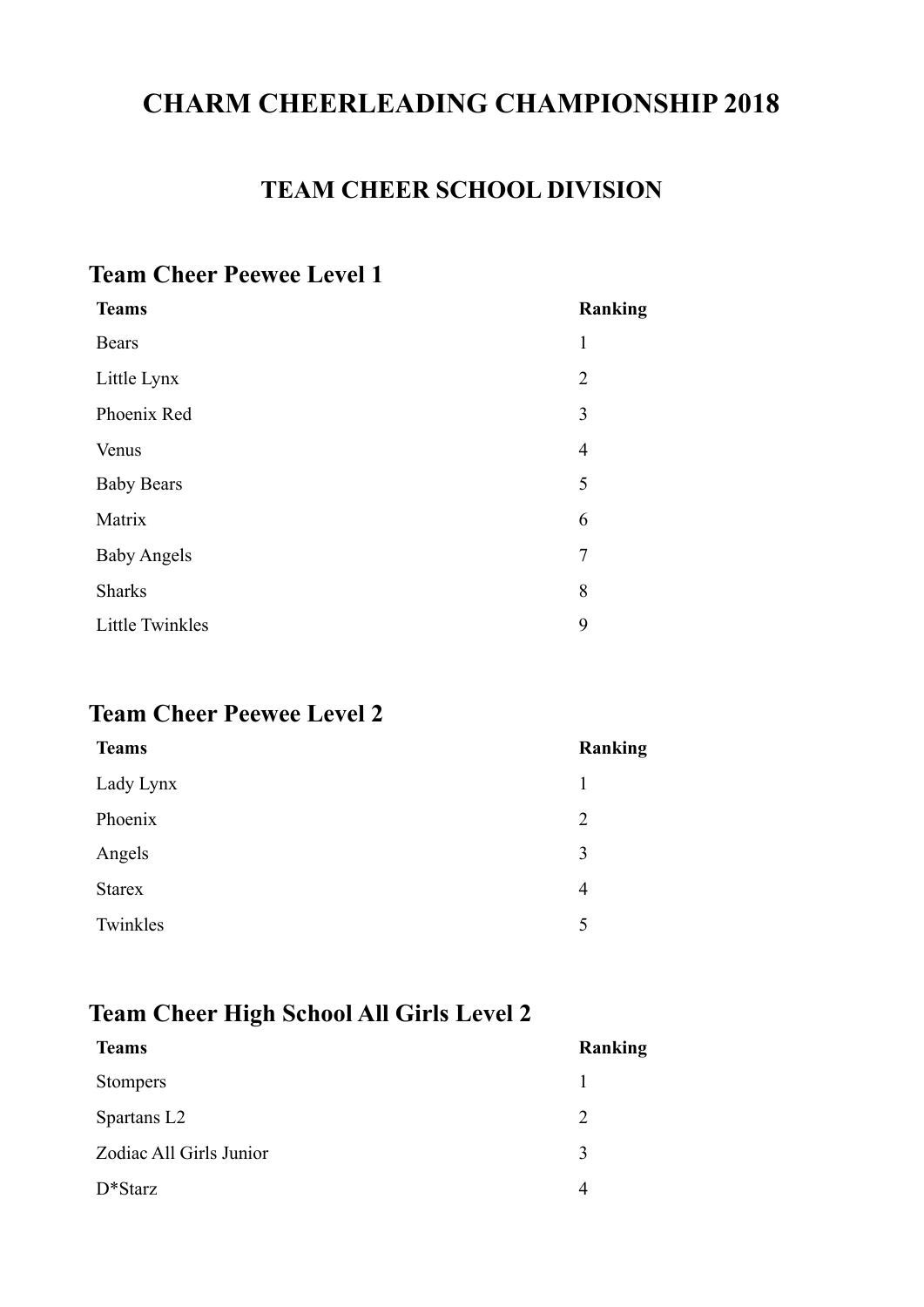# **Team Cheer High School All Girls Level 3**

| <b>Teams</b>         | Ranking        |
|----------------------|----------------|
| Blitzerz             | 1              |
| Vulcanz All Girls    | $\overline{2}$ |
| Calyx Junior         | 3              |
| Rayvens              | $\overline{4}$ |
| Xtreme               | 5              |
| Zodiac All Girls     | 6              |
| <b>Titans Junior</b> | $\overline{7}$ |
| Spartan L3           | 8              |
| Xavier               | 9              |
| Falcons              | 10             |

# **Team Cheer High School Coed Level 3**

| <b>Teams</b> | Ranking |
|--------------|---------|
| Calyx Coed   |         |
| Zodiac Coed  | 2       |
| Zelts        | 3       |
| Stormz Co-ed | 4       |

## **Team Cheer High School All Girls Level 4**

| <b>Teams</b>         | Ranking |
|----------------------|---------|
| Da La Salle          |         |
| Cyrens               | 1       |
| Calyx All Girls      | 2       |
| <b>Titans Senior</b> | 3       |
| Anselm               | 4       |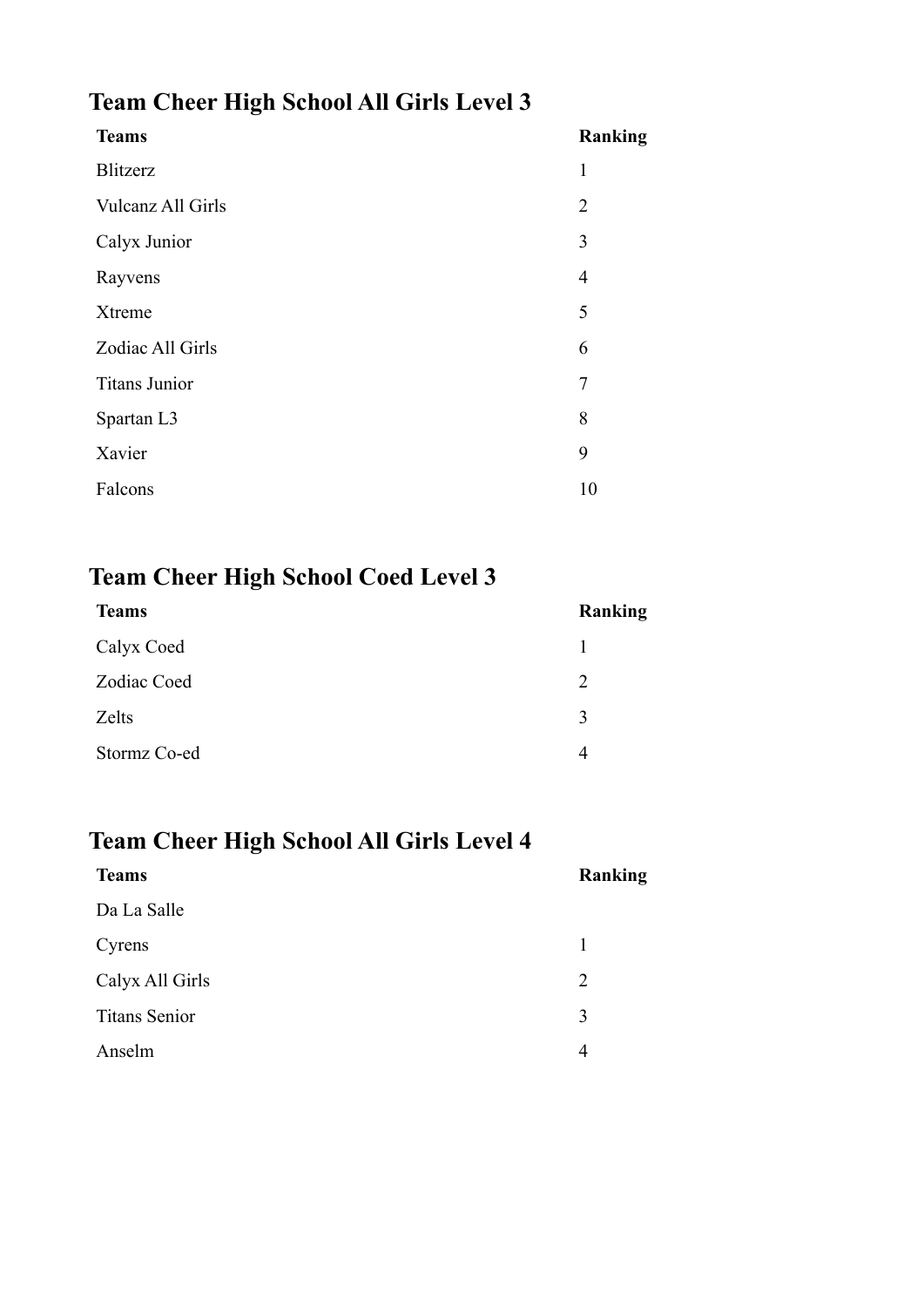# **Team Cheer University Coed Level 4**

| <b>Teams</b>         | Ranking |
|----------------------|---------|
| Acrux                | 1       |
| Cypher               | 2       |
| <b>IMU All Stars</b> | 3       |
| Legacy Black         | 4       |
| <b>SUC ALL GIRLS</b> | 5       |
|                      |         |

# **Team Cheer University Coed Level 5**

| <b>Teams</b>         | Ranking       |
|----------------------|---------------|
| <b>SUC SENIOR</b>    |               |
| <b>SUC JR ORANGE</b> | $\mathcal{D}$ |
| <b>SUC JR BLUE</b>   | $\mathbf{c}$  |
| Legacy Red           |               |